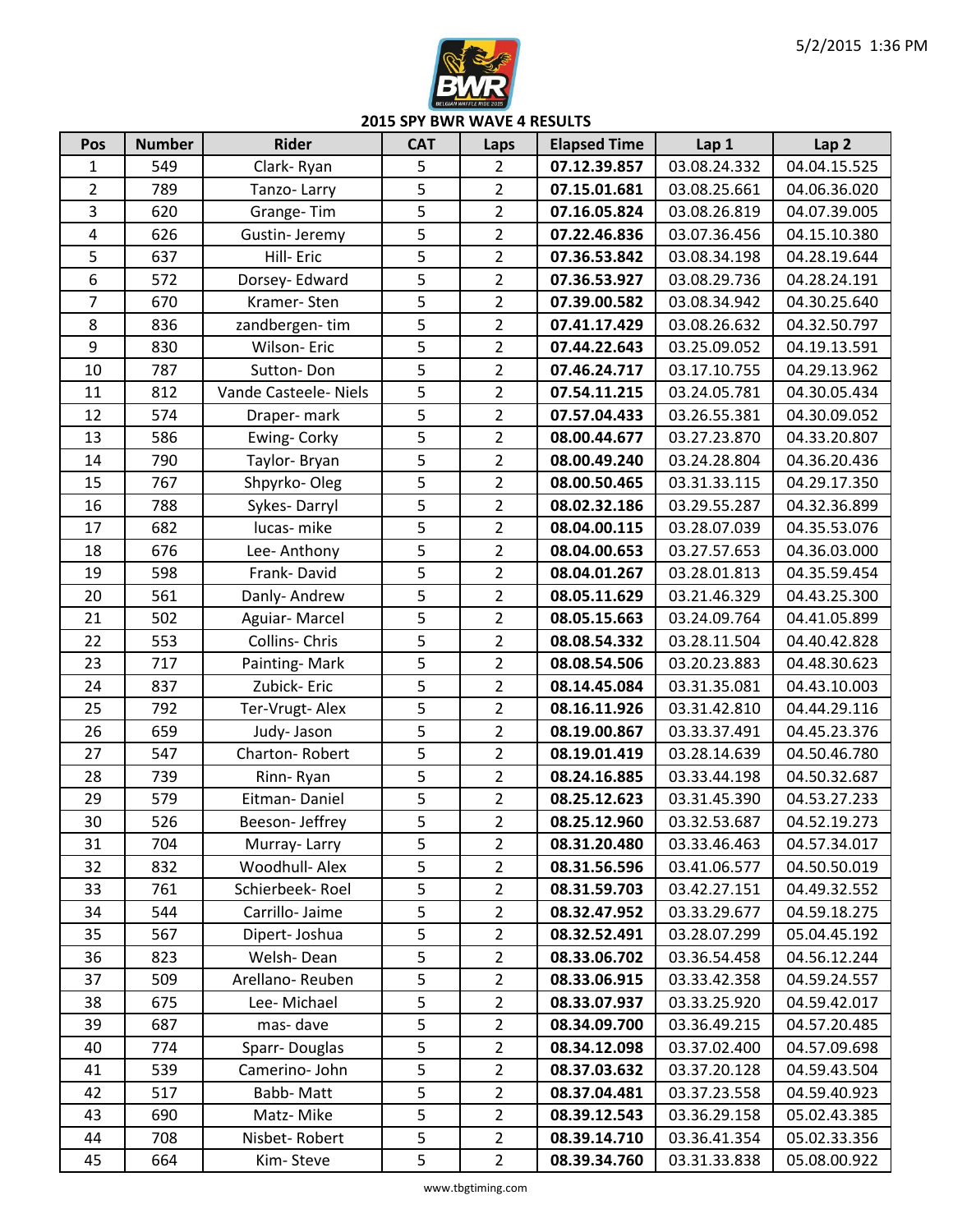

**2015 SPY BWR WAVE 4 RESULTS**

| Pos | <b>Number</b> | <b>Rider</b>       | <b>CAT</b>     | Laps           | <b>Elapsed Time</b> | Lap 1        | Lap <sub>2</sub> |
|-----|---------------|--------------------|----------------|----------------|---------------------|--------------|------------------|
| 46  | 656           | Jordan-Michael     | 5              | $\overline{2}$ | 08.42.03.783        | 03.36.38.015 | 05.05.25.768     |
| 47  | 798           | townsend- kevin    | 5              | $\overline{2}$ | 08.44.34.100        | 05.21.59.837 | 03.22.34.263     |
| 48  | 537           | <b>Butler-Paul</b> | 5              | $\overline{2}$ | 08.44.57.827        | 03.36.06.953 | 05.08.50.874     |
| 49  | 595           | Foutz- Patrick     | $\overline{5}$ | $\overline{2}$ | 08.45.01.498        | 03.31.42.293 | 05.13.19.205     |
| 50  | 621           | Green-Brian        | 5              | $\overline{2}$ | 08.45.03.285        | 03.41.04.127 | 05.03.59.158     |
| 51  | 695           | McKonly-Chad       | 5              | $\overline{2}$ | 08.45.07.100        | 03.36.07.198 | 05.08.59.902     |
| 52  | 793           | Tjepkema-Daan      | 5              | $\overline{2}$ | 08.46.55.052        | 03.42.24.144 | 05.04.30.908     |
| 53  | 643           | Horndasch-Daniel   | 5              | $\overline{2}$ | 08.48.08.015        | 03.36.22.197 | 05.11.45.818     |
| 54  | 715           | Outericky- Patrik  | 5              | $\overline{2}$ | 08.48.29.059        | 03.37.00.468 | 05.11.28.591     |
| 55  | 833           | Wortendyke-Scott   | 5              | $\overline{2}$ | 08.48.29.348        | 03.36.52.314 | 05.11.37.034     |
| 56  | 722           | Parker- Greg       | 5              | $\overline{2}$ | 08.48.30.147        | 03.36.50.232 | 05.11.39.915     |
| 57  | 634           | herbert-geoffrey   | 5              | $\overline{2}$ | 08.48.42.001        | 03.37.00.821 | 05.11.41.180     |
| 58  | 653           | Johnson-Ryan       | 5              | $\overline{2}$ | 08.50.47.784        | 03.29.53.114 | 05.20.54.670     |
| 59  | 783           | Stringfellow-Brian | 5              | $\overline{2}$ | 08.50.50.841        | 03.42.48.368 | 05.08.02.473     |
| 60  | 765           | Seeley-Ben         | 5              | $\overline{2}$ | 08.50.51.068        | 03.53.45.146 | 04.57.05.922     |
| 61  | 794           | Todd-Paul          | 5              | $\overline{2}$ | 08.51.16.846        | 03.40.52.312 | 05.10.24.534     |
| 62  | 740           | ritzema- marc      | 5              | $\overline{2}$ | 08.51.57.080        | 03.40.51.207 | 05.11.05.873     |
| 63  | 749           | Sagan-Didier       | 5              | $\overline{2}$ | 08.53.17.442        | 03.41.01.505 | 05.12.15.937     |
| 64  | 571           | Dorf-Robb          | 5              | $\overline{2}$ | 08.56.38.308        | 03.50.53.888 | 05.05.44.420     |
| 65  | 563           | de Armas-Armando   | 5              | $\overline{2}$ | 08.56.54.575        | 03.41.15.616 | 05.15.38.959     |
| 66  | 603           | funk-daniel        | 5              | $\overline{2}$ | 08.56.56.057        | 03.36.15.500 | 05.20.40.557     |
| 67  | 705           | Murtha-Doug        | 5              | $\overline{2}$ | 08.56.57.354        | 03.41.02.457 | 05.15.54.897     |
| 68  | 777           | Spencer- Craig     | 5              | $\overline{2}$ | 08.58.04.478        | 03.44.03.240 | 05.14.01.238     |
| 69  | 701           | Minnick-Rick       | 5              | $\overline{2}$ | 08.58.08.633        | 03.42.23.230 | 05.15.45.403     |
| 70  | 707           | Nichol-Michael     | 5              | $\overline{2}$ | 09.00.38.886        | 03.50.12.381 | 05.10.26.505     |
| 71  | 518           | Baffert-Matt       | 5              | $\overline{2}$ | 09.00.59.497        | 03.44.09.238 | 05.16.50.259     |
| 72  | 552           | Coleman-Gary       | 5              | $\overline{2}$ | 09.01.49.335        | 03.36.58.907 | 05.24.50.428     |
| 73  | 718           | Palacios- Julian   | 5              | $\overline{2}$ | 09.02.36.485        | 04.00.42.819 | 05.01.53.666     |
| 74  | 735           | Reines-Isak        | 5              | $\overline{2}$ | 09.02.36.498        | 04.00.43.367 | 05.01.53.131     |
| 75  | 575           | Dube-Serge         | 5              | $\overline{2}$ | 09.02.37.462        | 03.38.55.115 | 05.23.42.347     |
| 76  | 668           | Kompaniez-John     | 5              | $\overline{2}$ | 09.02.41.282        | 03.47.29.808 | 05.15.11.474     |
| 77  | 573           | Doyle- Kyle        | 5              | $\overline{2}$ | 09.03.06.045        | 03.42.55.993 | 05.20.10.052     |
| 78  | 607           | Garza-Rey          | 5              | $\overline{2}$ | 09.04.15.531        | 03.42.30.353 | 05.21.45.178     |
| 79  | 839           | Castleberry-Joe    | 4              | $\overline{2}$ | 09.04.21.449        | 03.44.30.026 | 05.19.51.423     |
| 80  | 751           | Salazar-Jimmy      | 5              | $\overline{2}$ | 09.04.22.355        | 03.44.29.581 | 05.19.52.774     |
| 81  | 729           | Potter-Stan        | 5              | $\overline{2}$ | 09.04.23.921        | 03.44.29.410 | 05.19.54.511     |
| 82  | 580           | Ekwall-Shane       | 5              | $\overline{2}$ | 09.07.46.095        | 03.41.00.062 | 05.26.46.033     |
| 83  | 712           | Olson-CJ           | 5              | $\overline{2}$ | 09.07.46.968        | 03.36.57.822 | 05.30.49.146     |
| 84  | 711           | Nucci- Gino        | 5              | $\overline{2}$ | 09.09.20.672        | 03.44.48.600 | 05.24.32.072     |
| 85  | 515           | Autrey-Ryan        | 5              | $\overline{2}$ | 09.09.59.196        | 03.44.13.558 | 05.25.45.638     |
| 86  | 733           | Reiche- Greg       | 5              | $\overline{2}$ | 09.10.13.403        | 03.39.06.534 | 05.31.06.869     |
| 87  | 775           | sparrow-thad       | 5              | $\overline{2}$ | 09.10.14.170        | 03.44.10.425 | 05.26.03.745     |
| 88  | 627           | hahn-james         | 5              | $\overline{2}$ | 09.10.14.180        | 03.42.55.909 | 05.27.18.271     |
| 89  | 784           | Stroot-Pierre      | 5              | $\overline{2}$ | 09.10.15.182        | 03.44.00.352 | 05.26.14.830     |
| 90  | 753           | Samp-Douglas       | 5              | $\overline{2}$ | 09.10.37.172        | 03.44.22.884 | 05.26.14.288     |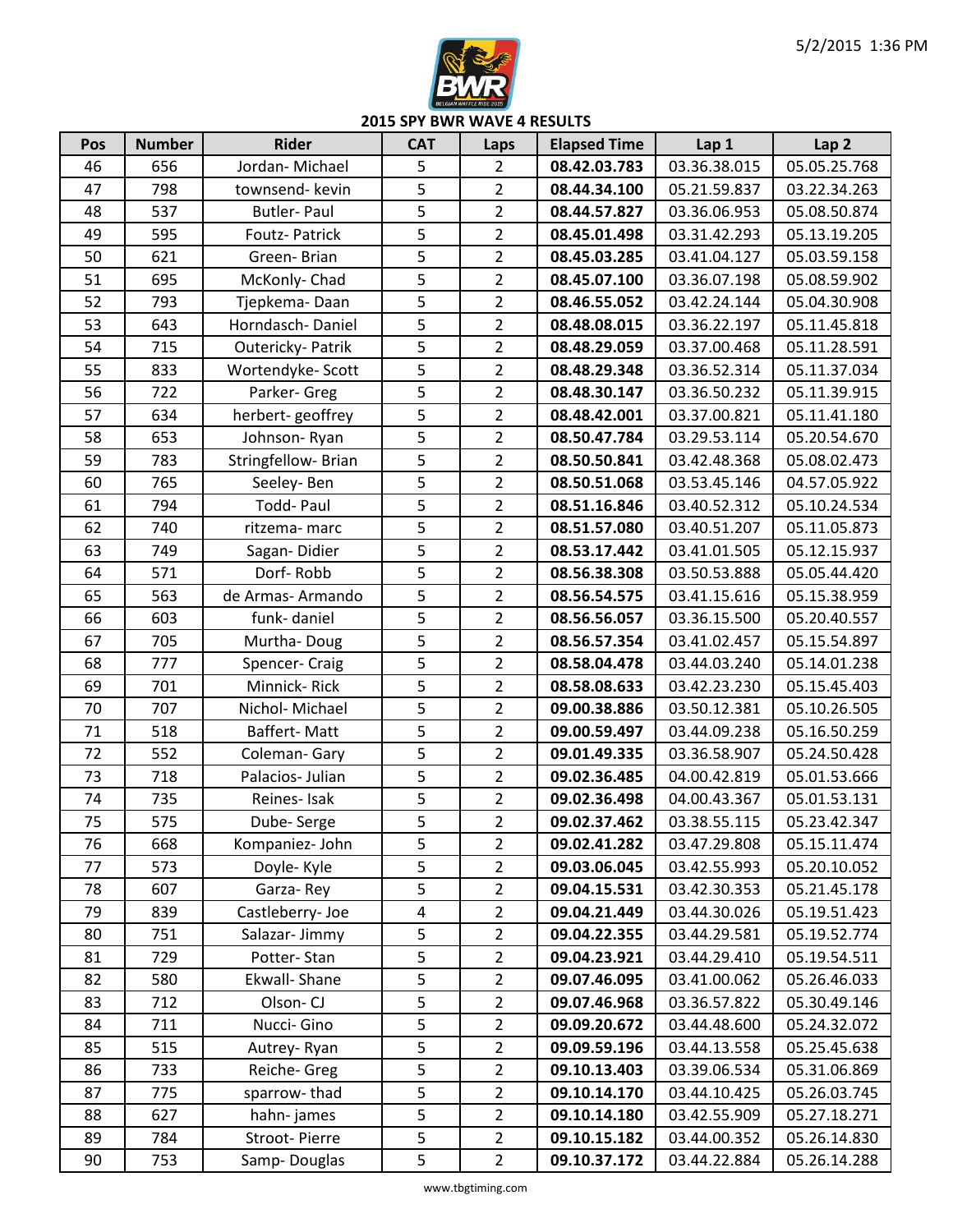

**2015 SPY BWR WAVE 4 RESULTS**

| Pos | <b>Number</b> | <b>Rider</b>         | <b>CAT</b>     | Laps           | <b>Elapsed Time</b> | Lap 1        | Lap <sub>2</sub> |
|-----|---------------|----------------------|----------------|----------------|---------------------|--------------|------------------|
| 91  | 696           | mcwilliams-frederick | 5              | $\overline{2}$ | 09.10.37.470        | 03.48.09.232 | 05.22.28.238     |
| 92  | 804           | Turek-William        | 5              | $\overline{2}$ | 09.10.37.744        | 03.44.08.556 | 05.26.29.188     |
| 93  | 565           | Delay-Todd           | 5              | $\overline{2}$ | 09.13.02.554        | 03.42.39.233 | 05.30.23.321     |
| 94  | 818           | Walsh-Rich           | 5              | $\overline{2}$ | 09.13.04.302        | 03.50.29.153 | 05.22.35.149     |
| 95  | 661           | khoury-eddie         | 5              | $\overline{2}$ | 09.13.24.431        | 04.02.41.237 | 05.10.43.194     |
| 96  | 734           | Reichmann-Bob        | 5              | $\overline{2}$ | 09.14.32.940        | 03.48.05.225 | 05.26.27.715     |
| 97  | 710           | Noll- Patrick        | 5              | $\overline{2}$ | 09.15.20.795        | 03.46.20.620 | 05.29.00.175     |
| 98  | 840           | Hanson-Chris         | $\pmb{4}$      | $\overline{2}$ | 09.15.31.896        | 03.58.25.216 | 05.17.06.680     |
| 99  | 736           | Rethoret-Rick        | 5              | $\overline{2}$ | 09.16.07.848        | 03.54.12.052 | 05.21.55.796     |
| 100 | 597           | Fox-Victor           | 5              | $\overline{2}$ | 09.16.16.093        | 03.52.13.991 | 05.24.02.102     |
| 101 | 700           | Miller- Jim          | 5              | $\overline{2}$ | 09.16.18.667        | 03.44.49.904 | 05.31.28.763     |
| 102 | 555           | <b>Collins-Troy</b>  | 5              | $\overline{2}$ | 09.16.19.099        | 03.58.15.079 | 05.18.04.020     |
| 103 | 583           | Ernst-David          | 5              | $\overline{2}$ | 09.16.43.935        | 03.59.26.818 | 05.17.17.117     |
| 104 | 550           | coetzee- andrew      | 5              | $\overline{2}$ | 09.16.55.867        | 03.43.17.618 | 05.33.38.249     |
| 105 | 511           | Aronson-Sage         | 5              | $\overline{2}$ | 09.17.31.135        | 03.49.26.164 | 05.28.04.971     |
| 106 | 781           | Stevens-Dustin       | 5              | $\overline{2}$ | 09.17.53.787        | 03.55.14.189 | 05.22.39.598     |
| 107 | 800           | Tremblay-Marc        | 5              | $\overline{2}$ | 09.17.55.287        | 03.53.50.285 | 05.24.05.002     |
| 108 | 671           | Kroboth-Daniel       | 5              | $\overline{2}$ | 09.18.18.983        | 03.45.19.299 | 05.32.59.684     |
| 109 | 638           | Hodges-Michael       | 5              | $\overline{2}$ | 09.20.00.664        | 03.55.29.744 | 05.24.30.920     |
| 110 | 605           | garrison-scott       | 5              | $\overline{2}$ | 09.20.01.503        | 03.44.39.102 | 05.35.22.401     |
| 111 | 581           | Ellison-Mark         | 5              | $\overline{2}$ | 09.20.02.192        | 03.48.06.011 | 05.31.56.181     |
| 112 | 770           | Sipe-John            | 5              | $\overline{2}$ | 09.20.02.362        | 03.48.05.700 | 05.31.56.662     |
| 113 | 524           | Beck-Adam            | 5              | $\overline{2}$ | 09.20.04.251        | 03.53.36.433 | 05.26.27.818     |
| 114 | 724           | Patrick-Daniel       | 5              | $\overline{2}$ | 09.20.05.739        | 03.42.30.518 | 05.37.35.221     |
| 115 | 726           | Payne- Christopher   | 5              | $\overline{2}$ | 09.22.06.579        | 03.50.07.823 | 05.31.58.756     |
| 116 | 628           | Halpern-Phillip      | 5              | $\overline{2}$ | 09.22.35.081        | 03.43.09.174 | 05.39.25.907     |
| 117 | 508           | Andrews-Bob          | 5              | $\overline{2}$ | 09.22.40.887        | 03.53.33.735 | 05.29.07.152     |
| 118 | 649           | Huy-Joseph           | 5              | $\overline{2}$ | 09.22.53.624        | 03.44.24.128 | 05.38.29.496     |
| 119 | 827           | Williams-John        | 5              | $\overline{2}$ | 09.22.54.660        | 03.54.22.370 | 05.28.32.290     |
| 120 | 645           | Hull-Alec            | $\overline{5}$ | $\overline{2}$ | 09.23.21.465        | 03.58.51.376 | 05.24.30.089     |
| 121 | 835           | Yoza-Toshiyasu       | 5              | $\overline{2}$ | 09.25.45.586        | 03.49.53.034 | 05.35.52.552     |
| 122 | 684           | MacGregor-Michael    | 5              | $\overline{2}$ | 09.25.47.655        | 03.54.55.922 | 05.30.51.733     |
| 123 | 785           | Sugg-Troy            | 5              | $\overline{2}$ | 09.27.16.373        | 03.36.58.512 | 05.50.17.861     |
| 124 | 838           | Hernandez- Juan      | 4              | $\overline{2}$ | 09.28.59.622        | 03.42.44.765 | 05.46.14.857     |
| 125 | 762           | Schmidt- Jonathan    | 5              | $\overline{2}$ | 09.29.31.651        | 04.01.04.618 | 05.28.27.033     |
| 126 | 686           | maida-pablo          | 5              | $\overline{2}$ | 09.30.11.966        | 03.33.35.074 | 05.56.36.892     |
| 127 | 523           | Baza-Ricardo         | 5              | $\overline{2}$ | 09.30.15.194        | 03.53.59.049 | 05.36.16.145     |
| 128 | 764           | Schulze-Claus        | 5              | $\overline{2}$ | 09.30.15.869        | 04.12.36.467 | 05.17.39.402     |
| 129 | 744           | Rosales-Rick         | 5              | $\overline{2}$ | 09.32.14.389        | 03.54.19.925 | 05.37.54.464     |
| 130 | 654           | Johnson-Travis       | 5              | $\overline{2}$ | 09.36.04.830        | 03.50.34.425 | 05.45.30.405     |
| 131 | 606           | Garson-Trevor        | 5              | $\overline{2}$ | 09.36.27.124        | 03.47.49.974 | 05.48.37.150     |
| 132 | 685           | Macias-Miguel        | 5              | $\overline{2}$ | 09.37.22.390        | 03.51.51.160 | 05.45.31.230     |
| 133 | 592           | Foltz-Eric           | 5              | $\overline{2}$ | 09.38.07.293        | 03.53.23.168 | 05.44.44.125     |
| 134 | 810           | Valdivia-Javier      | 5              | $\overline{2}$ | 09.40.09.922        | 03.58.21.767 | 05.41.48.155     |
| 135 | 831           | Winterberg-Dan       | 5              | $\overline{2}$ | 09.40.17.425        | 03.58.40.690 | 05.41.36.735     |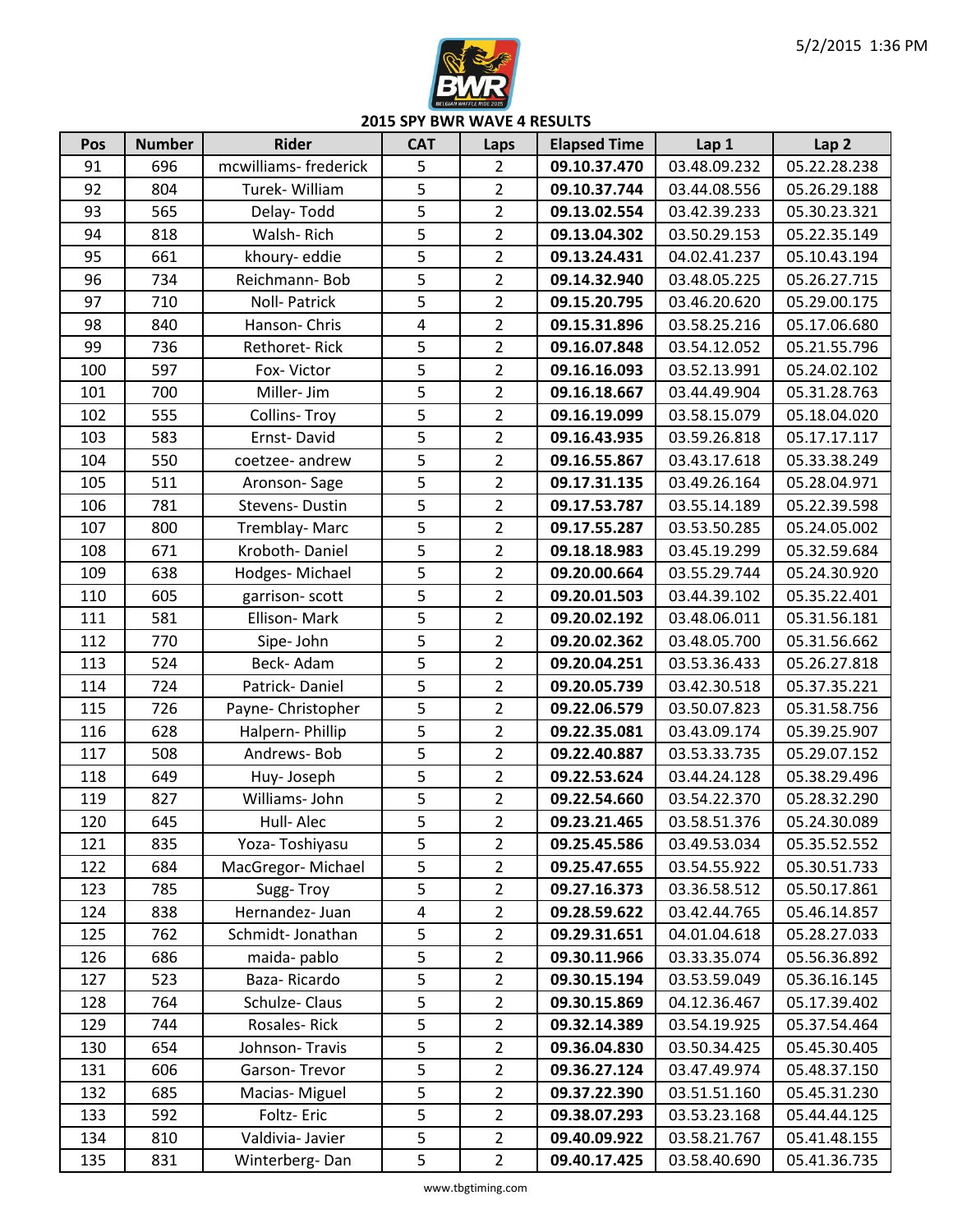

**2015 SPY BWR WAVE 4 RESULTS**

| Pos | <b>Number</b> | <b>Rider</b>        | <b>CAT</b>     | Laps           | <b>Elapsed Time</b> | Lap 1        | Lap <sub>2</sub> |
|-----|---------------|---------------------|----------------|----------------|---------------------|--------------|------------------|
| 136 | 681           | Louie- Allen        | 5              | $\overline{2}$ | 09.42.00.618        | 03.42.35.698 | 05.59.24.920     |
| 137 | 746           | Rosenthal-Wayne     | 5              | $\overline{2}$ | 09.42.02.242        | 04.06.35.045 | 05.35.27.197     |
| 138 | 723           | Patel-Kam           | 5              | $\overline{2}$ | 09.42.02.873        | 03.55.36.118 | 05.46.26.755     |
| 139 | 796           | top-ilya            | 5              | $\overline{2}$ | 09.42.02.984        | 03.42.36.492 | 05.59.26.492     |
| 140 | 691           | Maxson-Mark         | 5              | $\overline{2}$ | 09.43.06.811        | 03.44.17.115 | 05.58.49.696     |
| 141 | 630           | harkins-greg        | 5              | $\overline{2}$ | 09.43.13.784        | 03.42.31.344 | 06.00.42.440     |
| 142 | 559           | Dalangin-Dennis     | 5              | $\overline{2}$ | 09.43.22.405        | 03.56.15.311 | 05.47.07.094     |
| 143 | 619           | Graham-Brent        | 5              | $\overline{2}$ | 09.45.08.436        | 04.29.55.507 | 05.15.12.929     |
| 144 | 725           | Payan-Tony          | 5              | $\overline{2}$ | 09.45.19.584        | 03.45.18.959 | 06.00.00.625     |
| 145 | 533           | Brown-Robin         | 5              | $\overline{2}$ | 09.46.06.657        | 03.52.59.484 | 05.53.07.173     |
| 146 | 507           | Andersen-Andrew     | 5              | $\overline{2}$ | 09.46.09.490        | 03.54.21.042 | 05.51.48.448     |
| 147 | 528           | <b>Biggs-Steve</b>  | 5              | $\overline{2}$ | 09.46.11.685        | 03.57.40.160 | 05.48.31.525     |
| 148 | 741           | Rodriguez-Esteban   | 5              | $\overline{2}$ | 09.47.27.293        | 03.44.30.475 | 06.02.56.818     |
| 149 | 801           | Tsang-Carl          | $\overline{5}$ | $\overline{2}$ | 09.49.13.805        | 04.05.30.158 | 05.43.43.647     |
| 150 | 692           | Mayne- Geoffrey     | 5              | $\overline{2}$ | 09.50.29.673        | 03.54.17.508 | 05.56.12.165     |
| 151 | 608           | Gerhardt-Trevor     | 5              | $\overline{2}$ | 09.51.38.724        | 03.44.26.151 | 06.07.12.573     |
| 152 | 771           | Sizemore- Brooks    | 5              | $\overline{2}$ | 09.51.38.979        | 03.44.26.139 | 06.07.12.840     |
| 153 | 622           | Gregg-Stuart        | 5              | $\overline{2}$ | 09.52.19.726        | 04.22.24.102 | 05.29.55.624     |
| 154 | 635           | Hernandez-Erick     | 5              | $\overline{2}$ | 09.52.27.308        | 03.42.38.726 | 06.09.48.582     |
| 155 | 773           | Sofen-Mike          | 5              | $\overline{2}$ | 09.52.28.009        | 04.05.31.298 | 05.46.56.711     |
| 156 | 769           | Simmons-Michael     | 5              | $\overline{2}$ | 09.52.49.653        | 03.55.11.103 | 05.57.38.550     |
| 157 | 614           | Goett-Brett         | 5              | $\overline{2}$ | 09.53.32.087        | 03.54.18.798 | 05.59.13.289     |
| 158 | 755           | Sanders-James       | 5              | $\overline{2}$ | 09.55.35.198        | 03.54.07.950 | 06.01.27.248     |
| 159 | 709           | nolasco-esteban     | 5              | $\overline{2}$ | 09.55.35.391        | 03.51.49.534 | 06.03.45.857     |
| 160 | 587           | Fernandez- Ivan     | 5              | $\overline{2}$ | 09.56.08.090        | 03.42.37.876 | 06.13.30.214     |
| 161 | 662           | Killian-Rod         | 5              | $\overline{2}$ | 09.56.14.867        | 04.14.12.207 | 05.42.02.660     |
| 162 | 802           | Tsoi-Mike           | 5              | $\overline{2}$ | 09.57.27.174        | 04.04.39.962 | 05.52.47.212     |
| 163 | 535           | Bullard-Adam        | 5              | $\overline{2}$ | 09.58.54.793        | 04.09.28.653 | 05.49.26.140     |
| 164 | 525           | Beck-Christopher    | 5              | $\overline{2}$ | 10.00.59.798        | 03.56.10.598 | 06.04.49.200     |
| 165 | 650           | Huys-Brad           | $\overline{5}$ | $\overline{2}$ | 10.01.07.560        | 04.14.11.870 | 05.46.55.690     |
| 166 | 532           | Brolaski-Mark       | 5              | $\overline{2}$ | 10.01.07.951        | 03.54.28.619 | 06.06.39.332     |
| 167 | 644           | Hudson-Noah         | 5              | $\overline{2}$ | 10.01.08.577        | 03.44.30.839 | 06.16.37.738     |
| 168 | 541           | Campbell- J. Marvin | 5              | $\overline{2}$ | 10.01.17.409        | 03.51.46.946 | 06.09.30.463     |
| 169 | 706           | Nall- Jarrod        | 5              | $\overline{2}$ | 10.02.40.618        | 04.22.18.929 | 05.40.21.689     |
| 170 | 678           | Levy-Aaron          | 5              | $\overline{2}$ | 10.02.53.158        | 04.04.35.070 | 05.58.18.088     |
| 171 | 631           | Hebermehl- Michael  | 5              | $\overline{2}$ | 10.03.59.905        | 03.52.44.923 | 06.11.14.982     |
| 172 | 613           | Goch-Barry          | 5              | $\overline{2}$ | 10.06.22.106        | 03.59.34.017 | 06.06.48.089     |
| 173 | 814           | Vo-James            | 5              | $\overline{2}$ | 10.08.01.437        | 04.03.53.880 | 06.04.07.557     |
| 174 | 694           | McGee-Shannon       | 5              | $\overline{2}$ | 10.09.20.466        | 03.49.57.935 | 06.19.22.531     |
| 175 | 778           | stanners-graeme     | 5              | $\overline{2}$ | 10.09.34.542        | 04.06.28.340 | 06.03.06.202     |
| 176 | 531           | Bresee-John         | 5              | $\overline{2}$ | 10.09.50.299        | 03.53.34.671 | 06.16.15.628     |
| 177 | 623           | Gressler-Eric       | 5              | $\overline{2}$ | 10.09.52.096        | 03.53.37.893 | 06.16.14.203     |
| 178 | 640           | Hollister-Corey     | 5              | $\overline{2}$ | 10.10.46.477        | 03.47.48.744 | 06.22.57.733     |
| 179 | 782           | Story-Scot          | 5              | $\overline{2}$ | 10.10.48.482        | 04.09.14.516 | 06.01.33.966     |
| 180 | 506           | Alunni- Mark        | 5              | $\overline{2}$ | 10.11.48.539        | 04.06.29.077 | 06.05.19.462     |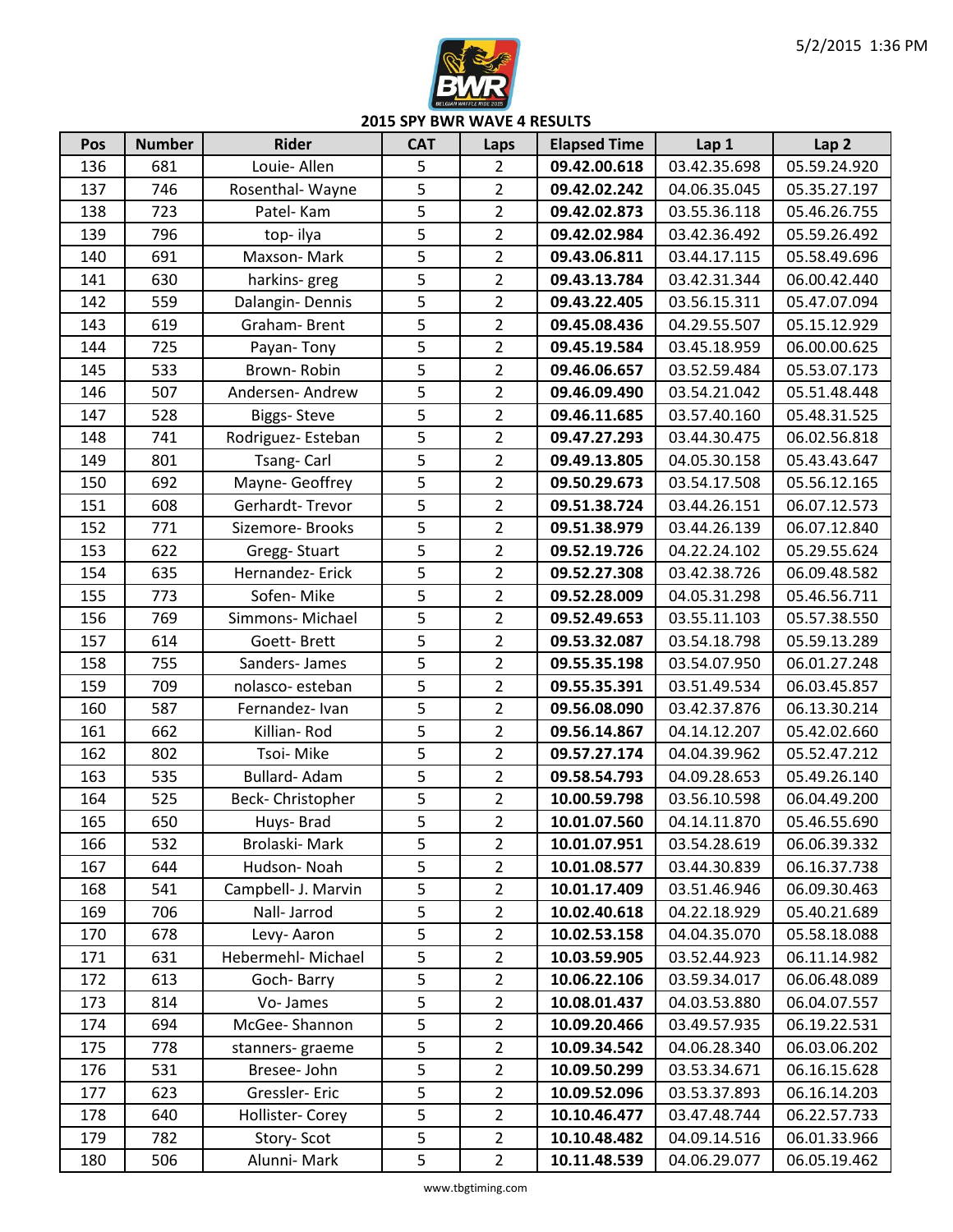

**2015 SPY BWR WAVE 4 RESULTS**

| Pos | <b>Number</b> | <b>Rider</b>           | <b>CAT</b>     | Laps           | <b>Elapsed Time</b> | Lap 1        | Lap <sub>2</sub>   |
|-----|---------------|------------------------|----------------|----------------|---------------------|--------------|--------------------|
| 181 | 795           | Tomczak-Travis         | 5              | $\overline{2}$ | 10.11.48.658        | 04.06.35.935 | 06.05.12.723       |
| 182 | 811           | Valentine-Andrew       | 5              | $\overline{2}$ | 10.11.49.163        | 04.06.27.120 | 06.05.22.043       |
| 183 | 513           | <b>Assell- Matthew</b> | 5              | $\overline{2}$ | 10.14.14.874        | 04.15.27.203 | 05.58.47.671       |
| 184 | 543           | Cany-Xavier            | 5              | $\overline{2}$ | 10.15.51.873        | 04.01.15.807 | 06.14.36.066       |
| 185 | 582           | English-Don            | 5              | $\overline{2}$ | 10.16.50.551        | 04.05.32.878 | 06.11.17.673       |
| 186 | 768           | Sigua- Jeff            | 5              | $\overline{2}$ | 10.16.57.563        | 03.48.05.435 | 06.28.52.128       |
| 187 | 648           | Huot-Peter             | 5              | $\overline{2}$ | 10.17.36.434        | 04.18.37.052 | 05.58.59.382       |
| 188 | 757           | sargeant-brad          | 5              | $\overline{2}$ | 10.17.36.445        | 04.01.11.099 | 06.16.25.346       |
| 189 | 697           | Mendelson-Geremy       | 5              | $\overline{2}$ | 10.17.36.638        | 04.23.00.635 | 05.54.36.003       |
| 190 | 591           | Flores-Ariel           | 5              | $\overline{2}$ | 10.18.38.485        | 03.56.13.669 | 06.22.24.816       |
| 191 | 714           | Oswald-Jake            | 5              | $\overline{2}$ | 10.19.30.111        | 03.44.24.020 | 06.35.06.091       |
| 192 | 590           | Fisher-Robert          | 5              | $\overline{2}$ | 10.21.27.358        | 04.01.22.387 | 06.20.04.971       |
| 193 | 748           | Runnalls- Craig        | 5              | $\overline{2}$ | 10.25.28.426        | 03.56.08.651 | 06.29.19.775       |
| 194 | 615           | Gohr-Travis            | 5              | $\overline{2}$ | 10.25.30.997        | 10.25.30.997 | <b>HAND SCORED</b> |
| 195 | 516           | Azurin-Michael         | 5              | $\overline{2}$ | 10.30.33.241        | 03.46.59.373 | 06.43.33.868       |
| 196 | 612           | Go-Jovan               | 5              | $\overline{2}$ | 10.30.34.493        | 03.42.32.182 | 06.48.02.311       |
| 197 | 655           | Johnson-Jay            | 5              | $\overline{2}$ | 10.30.36.278        | 03.51.20.055 | 06.39.16.223       |
| 198 | 609           | Geyer-Steven           | 5              | $\overline{2}$ | 10.30.37.276        | 04.07.02.506 | 06.23.34.770       |
| 199 | 797           | Torii- Jim             | 5              | $\overline{2}$ | 10.30.43.873        | 04.09.20.897 | 06.21.22.976       |
| 200 | 819           | Walsh-Rich             | 5              | $\overline{2}$ | 10.33.33.316        | 04.15.26.587 | 06.18.06.729       |
| 201 | 750           | Sager-Aaron            | 5              | $\overline{2}$ | 10.33.33.908        | 04.15.30.973 | 06.18.02.935       |
| 202 | 727           | Perez-Joel             | 5              | $\overline{2}$ | 10.34.19.931        | 04.01.24.720 | 06.32.55.211       |
| 203 | 728           | Pham-Dexter            | 5              | $\overline{2}$ | 10.34.20.278        | 03.54.20.010 | 06.40.00.268       |
| 204 | 530           | Blore-William          | 5              | $\overline{2}$ | 10.35.00.235        | 04.36.49.520 | 05.58.10.715       |
| 205 | 604           | Galvin- John           | 5              | $\overline{2}$ | 10.36.07.922        | 04.06.40.716 | 06.29.27.206       |
| 206 | 820           | Walther- Matthew       | 5              | $\overline{2}$ | 10.39.44.259        | 04.14.47.451 | 06.24.56.808       |
| 207 | 743           | Romvari- Krisztian     | 5              | $\overline{2}$ | 10.39.47.218        | 04.09.06.601 | 06.30.40.617       |
| 208 | 577           | egan-billy             | 5              | $\overline{2}$ | 10.39.47.546        | 04.14.53.775 | 06.24.53.771       |
| 209 | 558           | Cox-Brian              | 5              | $\overline{2}$ | 10.42.57.246        | 04.21.35.204 | 06.21.22.042       |
| 210 | 548           | Chilcote-Marc          | $\overline{5}$ | $\overline{2}$ | 10.50.42.911        | 04.04.23.345 | 06.46.19.566       |
| 211 | 756           | Santel-Steve           | 5              | $\overline{2}$ | 10.50.43.598        | 04.04.24.138 | 06.46.19.460       |
| 212 | 660           | Kattus-Tom             | 5              | $\overline{2}$ | 10.50.44.300        | 04.04.23.284 | 06.46.21.016       |
| 213 | 551           | Cohen-Jordan           | 5              | $\overline{2}$ | 10.51.09.353        | 03.54.09.444 | 06.56.59.909       |
| 214 | 822           | Watson-Peter           | 5              | $\overline{2}$ | 10.53.41.617        | 04.28.00.283 | 06.25.41.334       |
| 215 | 758           | Scales-Vincent         | 5              | $\overline{2}$ | 10.53.57.494        | 04.01.22.822 | 06.52.34.672       |
| 216 | 745           | ROSE-JOHN              | 5              | $\overline{2}$ | 10.54.03.553        | 04.15.51.684 | 06.38.11.869       |
| 217 | 639           | hodgson-rich           | 5              | $\overline{2}$ | 10.54.04.599        | 04.30.05.194 | 06.23.59.405       |
| 218 | 529           | Birkenstock-Rick       | 5              | $\overline{2}$ | 10.56.33.071        | 04.21.10.217 | 06.35.22.854       |
| 219 | 560           | Daney-Michael          | 5              | $2^{\circ}$    | 10.58.51.143        | 04.26.10.073 | 06.32.41.070       |
| 220 | 570           | Domingo-Jeffrey        | 5              | $\overline{2}$ | 11.01.43.549        | 04.15.57.759 | 06.45.45.790       |
| 221 | 568           | Dizon-Anthony          | 5              | $\overline{2}$ | 11.01.43.910        | 04.15.51.332 | 06.45.52.578       |
| 222 | 719           | Palermo-Joe            | 5              | $\overline{2}$ | 11.03.40.958        | 04.28.52.025 | 06.34.48.933       |
| 223 | 834           | Wright-Michael         | 5              | $\overline{2}$ | 11.05.30.762        | 04.06.37.523 | 06.58.53.239       |
| 224 | 799           | tremblay- irvin        | 5              | $\overline{2}$ | 11.05.36.601        | 04.59.24.702 | 06.06.11.899       |
| 225 | 703           | Murillo-Ruben          | 5              | $\overline{2}$ | 11.05.40.511        | 04.24.50.969 | 06.40.49.542       |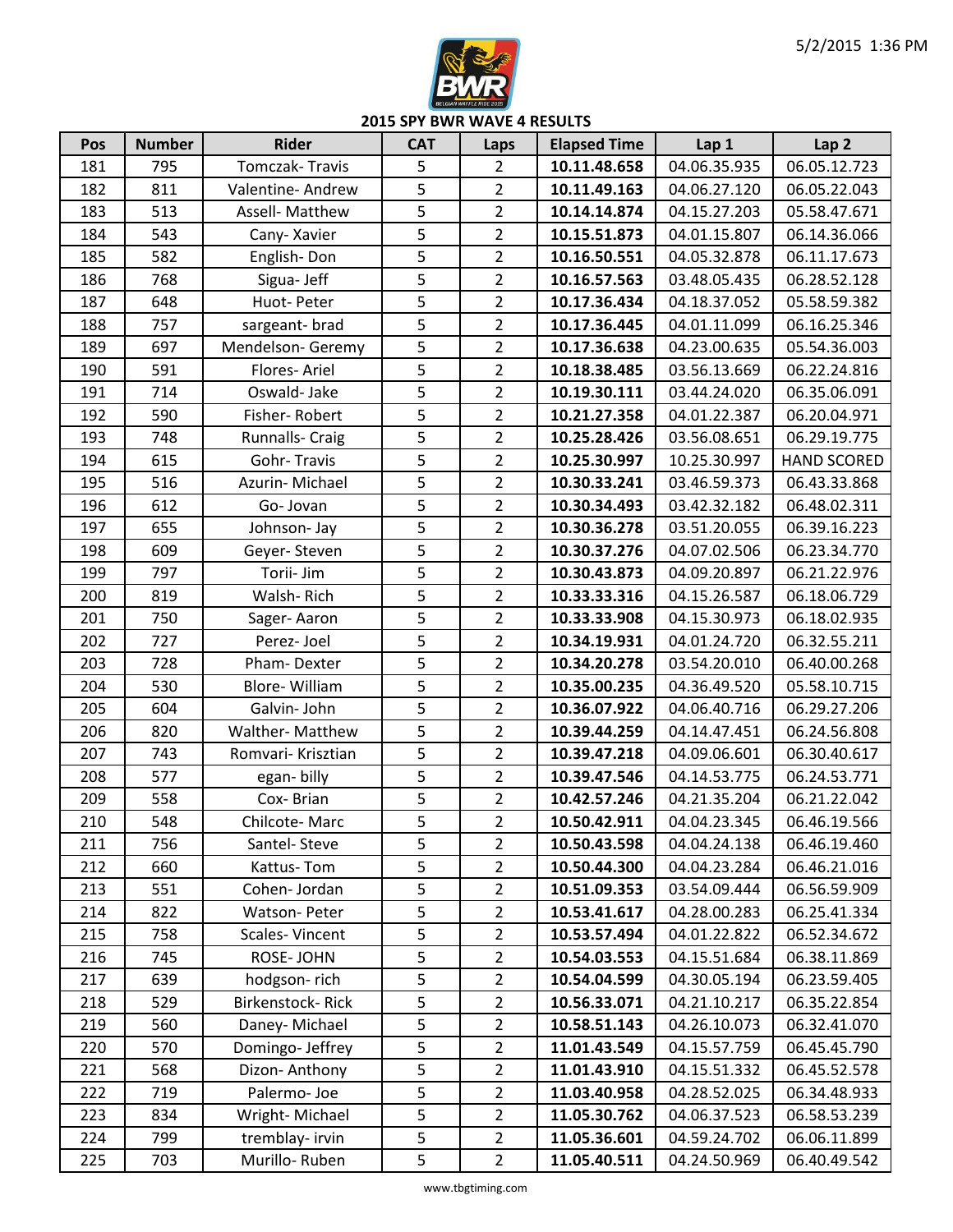

**2015 SPY BWR WAVE 4 RESULTS**

| Pos        | <b>Number</b> | <b>Rider</b>            | <b>CAT</b>     | Laps           | <b>Elapsed Time</b> | Lap 1        | Lap <sub>2</sub>   |
|------------|---------------|-------------------------|----------------|----------------|---------------------|--------------|--------------------|
| 226        | 803           | Tsubota-Tak             | 5              | $\overline{2}$ | 11.14.59.528        | 04.15.02.815 | 06.59.56.713       |
| 227        | 779           | Sternberg Jr- Victor    | 5              | $\overline{2}$ | 12.19.00.000        | 04.57.01.246 | <b>HAND SCORED</b> |
| 228        | 815           | Vuckovich- Miki         | 5              | $\overline{2}$ | 12.21.00.000        | 04.17.51.351 | <b>HAND SCORED</b> |
| 229        | 576           | Economos-Steve          | 5              | $\overline{2}$ | 12.28.00.000        | 05.19.57.962 | <b>HAND SCORED</b> |
| 230        | 625           | Guild-Scott             | 5              | $\overline{2}$ | 12.28.00.000        | 05.19.55.090 | <b>HAND SCORED</b> |
| 231        | 540           | campbell- brian         | 5              | $\overline{2}$ | 12.30.00.000        | 04.39.07.902 | <b>HAND SCORED</b> |
| 232        | 699           | Miller-Byron            | 5              | $\overline{2}$ | 12.34.00.000        | 04.23.27.331 | <b>HAND SCORED</b> |
| 233        | 828           | Willis-Nicholas         | 5              | $\overline{2}$ | 12.34.00.000        | 04.46.17.168 | <b>HAND SCORED</b> |
| 234        | 629           | Hanson-Douglas J        | 5              | $\overline{2}$ | 12.34.00.000        | 04.52.25.206 | <b>HAND SCORED</b> |
| 235        | 702           | Morgan-Dave             | 5              | $\overline{2}$ | 12.34.00.000        | 05.00.02.748 | <b>HAND SCORED</b> |
| 236        | 564           | de las Llagas- Jedisson | $\overline{5}$ | $\overline{2}$ | 13.01.00.000        | 05.30.37.305 | <b>HAND SCORED</b> |
| 237        | 562           | Davenport-Dave          | 5              | $\overline{2}$ | 13.01.00.000        | 05.15.52.149 | <b>HAND SCORED</b> |
| <b>DNF</b> | 632           | Hegg-Steve              | 5              | $\mathbf{1}$   | 03.28.11.531        | 03.28.11.531 | --.--              |
| <b>UNK</b> | 776           | Spence-Scott            | 5              | $\mathbf{1}$   | 03.33.40.193        | 03.33.40.193 | $-1$ . $-1$        |
| <b>UNK</b> | 760           | Schaeffer-Robbie        | 5              | 1              | 03.36.20.615        | 03.36.20.615 | $-1$ .             |
| <b>UNK</b> | 742           | Rodriguez- Gilberto     | 5              | $\mathbf{1}$   | 03.39.06.376        | 03.39.06.376 | $-1$               |
| <b>UNK</b> | 658           | Judge-Robert            | 5              | $\mathbf{1}$   | 03.42.43.394        | 03.42.43.394 | $-1$               |
| <b>UNK</b> | 713           | olson-christopher       | 5              | $\mathbf{1}$   | 03.44.16.795        | 03.44.16.795 | $-1$               |
| <b>UNK</b> | 791           | Templin-Troy            | 5              | $\mathbf{1}$   | 03.44.23.618        | 03.44.23.618 | $-1$               |
| <b>DNF</b> | 602           | Friedman-David          | 5              | $\mathbf{1}$   | 03.45.35.154        | 03.45.35.154 | $-1$               |
| <b>UNK</b> | 679           | Lipke-David             | 5              | $\mathbf{1}$   | 03.47.00.653        | 03.47.00.653 | $-1$               |
| <b>DNF</b> | 646           | Hulme-Aaron             | 5              | $\mathbf{1}$   | 03.48.07.078        | 03.48.07.078 | $-1$               |
| <b>UNK</b> | 600           | Freeman-Bill            | 5              | $\mathbf{1}$   | 03.49.14.916        | 03.49.14.916 | $-1$               |
| <b>UNK</b> | 593           | Forward-Ethan           | 5              | $\mathbf 1$    | 03.56.02.844        | 03.56.02.844 | $-1$               |
| <b>UNK</b> | 677           | Leidy-Seth              | 5              | $\mathbf{1}$   | 03.58.22.334        | 03.58.22.334 | $-1$               |
| <b>DNF</b> | 813           | Vaughan-Tim             | 5              | $\mathbf{1}$   | 04.03.09.129        | 04.03.09.129 | $-1$ . $-1$        |
| <b>UNK</b> | 730           | Powell- Chris           | 5              | $\mathbf 1$    | 04.05.53.775        | 04.05.53.775 | $-1$               |
| <b>DNF</b> | 808           | Unger-David             | 5              | $\overline{2}$ | 04.10.17.182        | 04.10.17.182 | $-1$ , $-1$        |
| <b>DNF</b> | 805           | Turigliatto-Jon         | 5              | $\mathbf{1}$   | 04.13.35.795        | 04.13.35.795 | $-1$               |
| <b>DNF</b> | 636           | Herrmann- Julia         | $\overline{5}$ | $\mathbf{1}$   | 04.14.59.034        | 04.14.59.034 | $-1, -1$           |
| <b>DNF</b> | 825           | Whistler-Ron            | 5              | $\mathbf{1}$   | 04.15.19.548        | 04.15.19.548 | $-1, -1$           |
| <b>DNF</b> | 721           | Parcells-TJ             | 5              | 1              | 04.15.20.793        | 04.15.20.793 | --.--              |
| <b>DNF</b> | 752           | saletel-eric            | 5              | $\mathbf{1}$   | 04.19.27.214        | 04.19.27.214 | $-1, -1$           |
| <b>DNF</b> | 669           | Kowalczyk-Tony          | 5              | 1              | 04.20.27.656        | 04.20.27.656 | $-1, -1$           |
| <b>DNF</b> | 557           | Cook-George             | 5              | 1              | 04.23.17.893        | 04.23.17.893 | $-1, -1$           |
| <b>DNF</b> | 766           | Sheridan-John           | 5              | $\mathbf{1}$   | 04.25.05.807        | 04.25.05.807 | $-1, -1$           |
| <b>DNF</b> | 522           | Bayle- Gus              | 5              | $\mathbf{1}$   | 04.26.17.397        | 04.26.17.397 | $--, --$           |
| <b>DNF</b> | 663           | Kim-Mike                | 5              | $\mathbf 1$    | 04.30.20.387        | 04.30.20.387 | $-1, -1$           |
| <b>DNF</b> | 841           | Gonzalez-Esteban        | $\overline{4}$ | $\mathbf{1}$   | 04.31.44.218        | 04.31.44.218 | $-1, -1$           |
| <b>UNK</b> | 510           | Armbruster-Tadd         | 5              | 1              | 04.38.05.473        | 04.38.05.473 | $-1, -1$           |
| <b>DNF</b> | 599           | Frasso-Chris            | 5              | $\mathbf{1}$   | 04.38.05.554        | 04.38.05.554 | $-1, -1$           |
| <b>DNF</b> | 698           | Mieczkowski-Steve       | 5              | 1              | 04.41.12.873        | 04.41.12.873 | $-1, -1$           |
| <b>DNF</b> | 720           | Palmer-Eric             | 5              | 1              | 04.41.56.224        | 04.41.56.224 | $-1, -1$           |
| <b>UNK</b> | 521           | Banning-William         | 5              | $\mathbf{1}$   | 04.43.33.386        | 04.43.33.386 | $-1, -1$           |
| <b>UNK</b> | 693           | McDonald-Tom            | 5              | $\mathbf{1}$   | 04.46.59.790        | 04.46.59.790 | $-1, -1$           |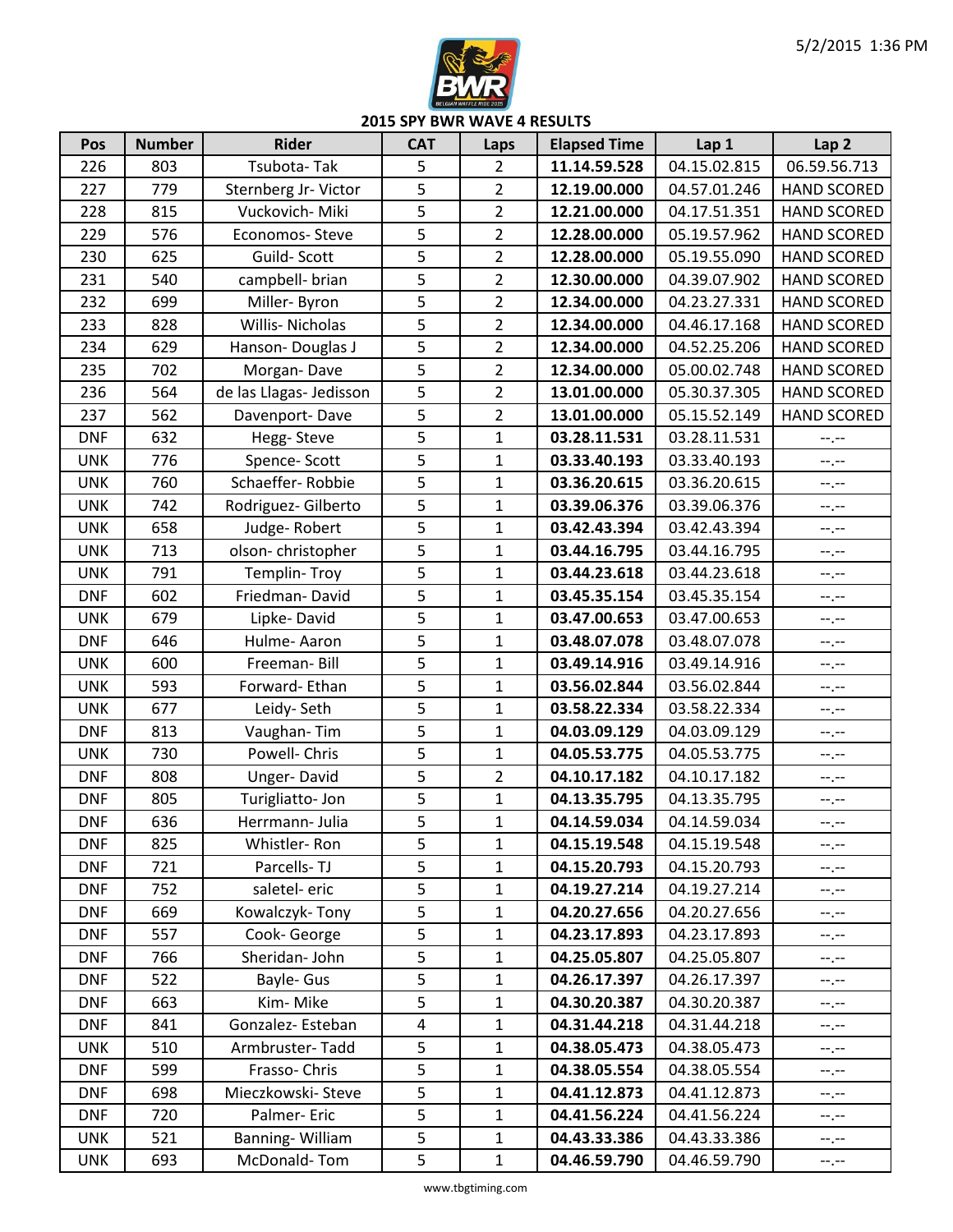

**2015 SPY BWR WAVE 4 RESULTS**

| Pos        | <b>Number</b> | <b>Rider</b>          | <b>CAT</b> | Laps             | <b>Elapsed Time</b> | Lap 1            | Lap <sub>2</sub> |
|------------|---------------|-----------------------|------------|------------------|---------------------|------------------|------------------|
| <b>DNF</b> | 680           | Lorkis- Scott         | 5          | $\mathbf{1}$     | 04.57.10.409        | 04.57.10.409     | $-1$ , $-1$      |
| <b>UNK</b> | 652           | jackson-steve         | 5          | $\mathbf{1}$     | 04.59.56.177        | 04.59.56.177     | $-1$ .           |
| <b>UNK</b> | 536           | Burke-Barry           | 5          | $\mathbf{1}$     | 05.15.50.418        | 05.15.50.418     | $-1$ , $-1$      |
| <b>DNF</b> | 747           | Roth-Roman            | 5          | $\mathbf{1}$     | 05.39.51.916        | 05.39.51.916     | $-1, -1$         |
| <b>DNF</b> | 617           | Kubler-Douglas        | 5          | $\mathbf{1}$     | 06.03.48.523        | 06.03.48.523     | $-1$ , $-1$      |
| <b>DNF</b> | 688           | Masterson-Sean        | 5          | $\mathbf{1}$     | 07.22.04.473        | 07.22.04.473     | --.--            |
| <b>UNK</b> | 546           | Channell- Brian       | 5          | $\mathbf{1}$     | 08.39.36.608        | 08.39.36.608     | $-1$             |
| <b>DNF</b> | 566           | DiEduardo-Ben         | 5          | $\mathbf 0$      | --.--               | --.--            | $- - - - -$      |
| <b>DNS</b> | 500           | Aannestad- Anders     | 5          | $\mathbf 0$      | --.--               | --.--            | $-1, -1$         |
| <b>DNS</b> | 501           | Abouna- Andrew        | 5          | $\mathbf 0$      | --.--               | $-1, -1$         | $-1$             |
| <b>DNS</b> | 503           | Alder-Ed              | 5          | $\mathbf 0$      | --.--               | --.--            | --.--            |
| <b>DNS</b> | 504           | Allen-Todd            | 5          | $\pmb{0}$        | --.--               | $-1, -1$         | $-1$ , $-1$      |
| <b>DNS</b> | 505           | Altare- Craig         | 5          | $\mathbf 0$      | --.--               | $-1, -1$         | --.--            |
| <b>DNS</b> | 512           | Ashman-Scott          | 5          | $\pmb{0}$        | --.--               | --.--            | --.--            |
| <b>DNS</b> | 514           | Atkinson- Jeff        | 5          | $\mathbf 0$      | --.--               | --.--            | $-1, -1$         |
| <b>DNS</b> | 519           | Baldauski- Alex       | 5          | $\mathbf 0$      | --.--               | $-1, -1$         | $-1$ , $-1$      |
| <b>DNS</b> | 520           | Banister-Stephen      | 5          | $\pmb{0}$        | --.--               | --.--            | $-1$ , $-1$      |
| <b>DNS</b> | 534           | <b>Buhk-STEVE</b>     | 5          | $\mathbf 0$      | --.--               | --.--            | --.--            |
| <b>DNS</b> | 538           | Cabanday-Orlando      | 5          | $\mathbf 0$      | --.--               | --.--            | $-1$             |
| <b>DNS</b> | 542           | <b>CANALE-PATRICK</b> | 5          | $\mathbf 0$      | --.--               | --.--            | --.--            |
| <b>DNS</b> | 554           | Collins-Ryan          | 5          | $\mathbf 0$      | --.--               | --.--            | $--, --$         |
| <b>DNS</b> | 556           | Conklin-Erik          | 5          | $\mathbf 0$      | $-1 - 1 - 1 = 0$    | --.--            | $-1$             |
| <b>DNS</b> | 569           | Dodson-Gilbert        | 5          | $\mathbf 0$      | --.--               | --.--            | $-1, -1$         |
| <b>DNS</b> | 578           | Egoroff-Dan           | 5          | $\mathbf 0$      | --.--               | --.--            | $-1, -1$         |
| <b>DNS</b> | 584           | Estrella- Patrick     | 5          | $\mathbf 0$      | --.--               | --.--            | --.--            |
| <b>DNS</b> | 588           | Festini- Kevin        | 5          | $\pmb{0}$        | --.--               | --.--            | $-1, -1$         |
| <b>DNS</b> | 589           | Finlayson-Mark        | 5          | $\mathbf 0$      | --.--               | --.--            | $-1, -1$         |
| <b>DNS</b> | 594           | Foster-Aaron          | 5          | $\mathbf 0$      | --.--               | --.--            | $-1, -1$         |
| <b>DNS</b> | 596           | Fowler-Garrett        | 5          | $\boldsymbol{0}$ | --.--               | --.--            | $-1, -1$         |
| <b>DNS</b> | 601           | Freerksen- Isaiah     | 5          | $\mathbf 0$      | --.--               | --.--            | $-1, -1$         |
| <b>DNS</b> | 610           | GILLINGHAM- John      | 5          | 0                | --.--               | $-1 - 1 - 1 = 0$ | $-1, -1$         |
| <b>DNS</b> | 611           | Glore-Bill            | 5          | $\mathbf 0$      | --.--               | --.--            | --.--            |
| <b>DNS</b> | 616           | Golding-Jason         | 5          | $\boldsymbol{0}$ | --.--               | --.--            | $-1, -1$         |
| <b>DNS</b> | 618           | gonzalez- miguel      | 5          | $\boldsymbol{0}$ | --.--               | --.--            | $--, --$         |
| <b>DNS</b> | 624           | guerrero-jerry        | 5          | $\mathbf 0$      | --.--               | $-1$             | $-1, -1$         |
| <b>DNS</b> | 633           | Henson- Christopher   | 5          | $\boldsymbol{0}$ | --.--               | --.--            | $--, --$         |
| <b>DNS</b> | 641           | Holmes-John           | 5          | $\mathbf 0$      | --.--               | --.--            | --.--            |
| <b>DNS</b> | 642           | Hooper-Patrick        | 5          | $\pmb{0}$        | --.--               | --.--            | --.--            |
| <b>DNS</b> | 647           | Hunter-Sydney         | 5          | $\boldsymbol{0}$ | --.--               | --.--            | --.--            |
| <b>DNS</b> | 651           | Irish-Miles           | 5          | $\mathbf 0$      | --.--               | --.--            | $- - - - -$      |
| <b>DNS</b> | 657           | Jordan-Michael        | 5          | $\pmb{0}$        | --.--               | --.--            | $-1, -1$         |
| <b>DNS</b> | 665           | kimble-craig          | 5          | $\mathbf 0$      | --.--               | --.--            | $--, --$         |
| <b>DNS</b> | 666           | kleinman- Gideon      | 5          | $\pmb{0}$        | --.--               | --.--            | --.--            |
| <b>DNS</b> | 667           | Kline-Brent           | 5          | $\mathbf 0$      | --.--               | --.--            | --.--            |
| <b>DNS</b> | 673           | Kurzenski- Ed         | 5          | $\pmb{0}$        | --.--               | --.--            | $-1, -1$         |